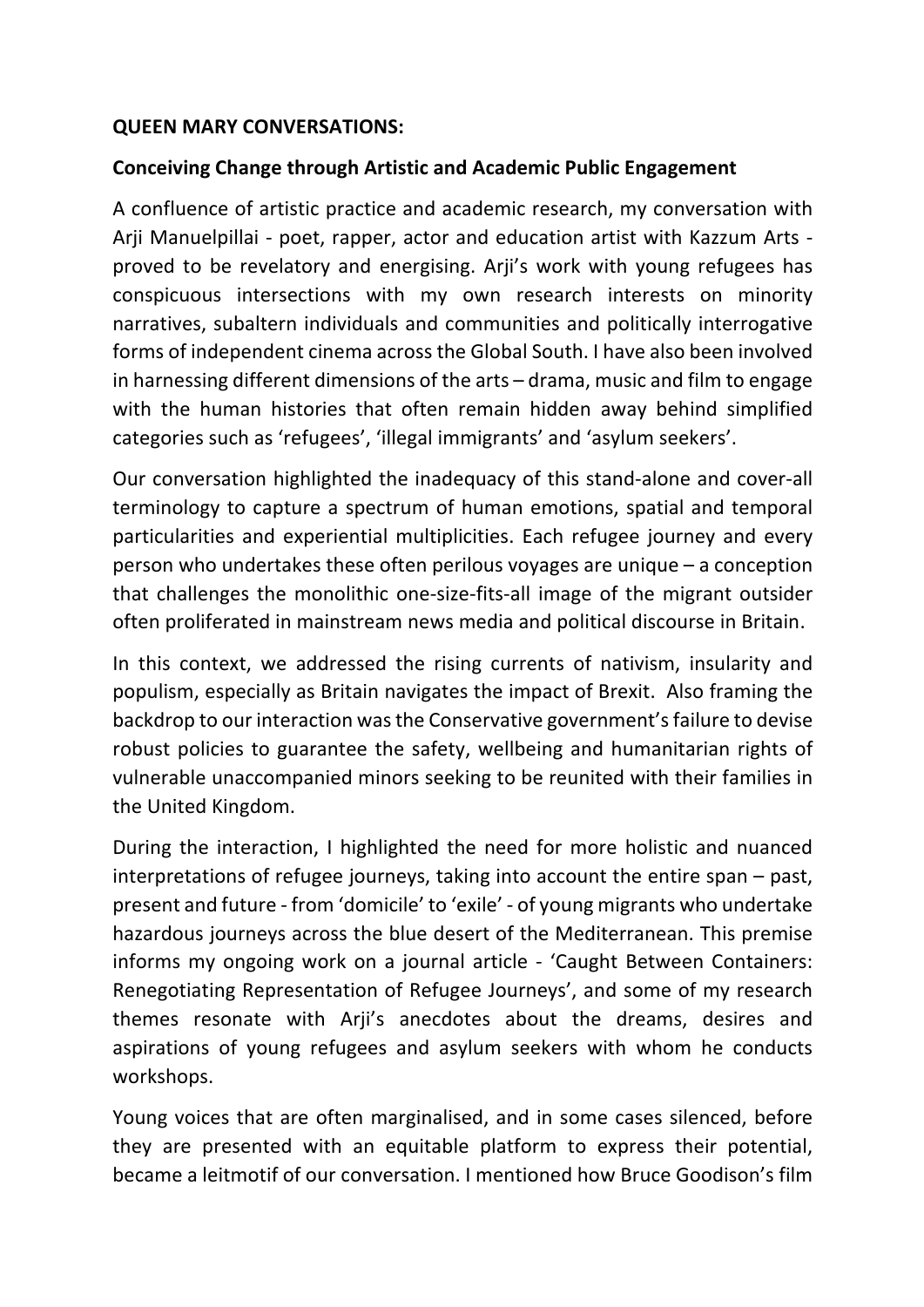*Leave to Remain (2013)* serves as an important cinematic testament to the unaccompanied underage asylum seekers who countenance a wider range of problems, complexities and a hostile environment in their quest to gain a home in Britain. The film is based on the experiences of and features several young actors who undertook arduous journeys from sub-Saharan Africa, Iraq and Afghanistan to the UK and have themselves experienced conflict, displacement and dispossession. Their participation alongside renowned British actor Toby Jones and filmmaker Bruce Goodison epitomises the importance of film as a tool to raise social awareness and instigate policy change. As Goodison asserts 'asylum is always a bit of a dirty word in the UK' (The Independent, 2013).

We pondered on the question of preserving and celebrating multiple cultural identities in the UK. Monolingual monoculturalism as the totem pole of nationalism can often serve the pernicious interests of reactionary political powerholders, often stoking populist and xenophobic sensibilities. How can we work towards reaffirming cultural difference as a causeway to cross-cultural cohesion and understanding?

We agreed that the voices of those classified as young refugees and asylum seekers need to be amplified not suffocated by indiscriminate or prejudicial systems and practices. Poetry, cinema, music, literature and theatre can operate as pluralistic mechanisms to bring about meaningful conversations, but these conversations need to reach out to wide-ranging demographics. We concurred on the need to include and empower young refugee voices through co-curation and collaboration in the telling of their stories.

This invoked the poignant example of a young Sudanese migrant - Abdel Wahab Yousif, who prior to embarking on an unseaworthy vessel across the Mediterranean, composed a clairvoyant poem foreseeing his death on high seas. The poem narrated the unfulfilled dreams of a dynamic young life that would become curtailed, luminous hopes that would be dashed, and a desire to become rehumanised, ultimately denied. An excerpt below:

*You'll die at sea.*

*Your head rocked by the roaring waves,*

*your body swaying in the water,*

*like a perforated boat.*

*In the prime of youth you'll go,*